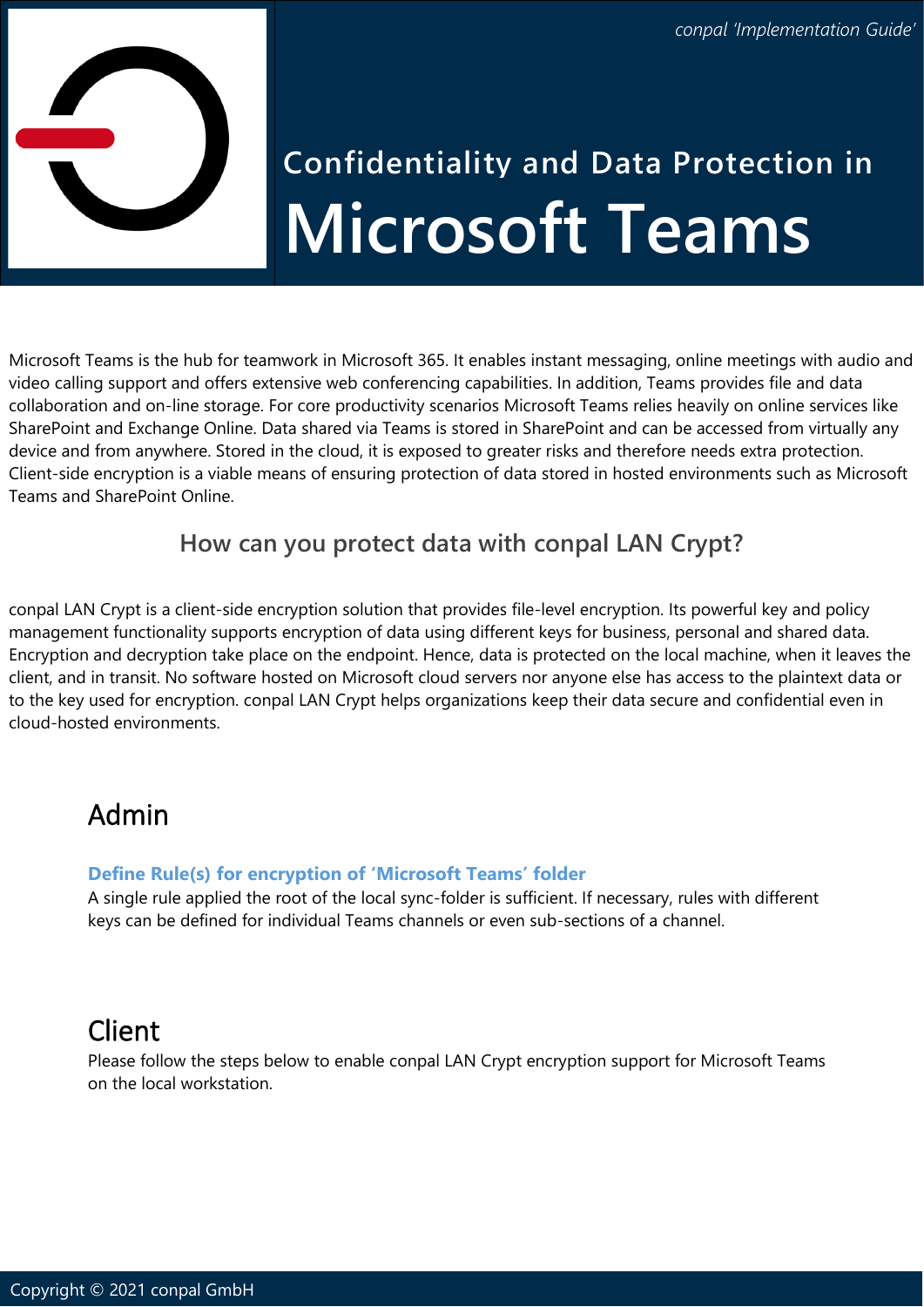## **conpal LAN Crypt Client**

#### **Refresh policy**

Right-click on the conpal LAN Crypt icon in the System Tray and select 'Update encryption rules'.



#### **Verify policy (optional)**

Double-Click on the conpal LAN Crypt icon in the System Tray, or Right-click on the icon to select 'Show Profile'.

Verify that the profile contains at least one encryption rule for the local sync folder.

| Active encryption rules Available keys                    |             |             |          |           |           |   |
|-----------------------------------------------------------|-------------|-------------|----------|-----------|-----------|---|
| Active encryption rules                                   |             |             |          |           |           |   |
| List of all active encryption rules for the current user: |             |             |          |           |           |   |
| Policy file was created on: 05/07/2021 09:50:36           |             |             |          |           |           |   |
| Show ignore rules                                         |             |             |          |           |           |   |
|                                                           |             |             |          |           |           |   |
| Show exclude rules                                        |             |             |          |           |           |   |
| Show encryption tags                                      |             |             |          |           |           |   |
| Path or tag                                               | Key         | Subfolder   | Exclude  | Ignore    | Tag       | Λ |
|                                                           |             |             |          |           |           |   |
|                                                           |             |             |          |           |           |   |
|                                                           | <b>MARS</b> |             | 36<br>No | <b>No</b> | <b>No</b> |   |
| C\Users\clairev\palware\ MARS - General\*.*               | MADC        | Yes<br>Vien | No       | No        | No        |   |

## **Microsoft Teams**

Local Sync has to be enabled for each Teams channel that you want to use encryption for. To activate encryption for a specific channel, take the following steps in your Teams app:

- 1) navigate to the **Navigation Bar**
- 2) select the '**Teams**' space
- 3) navigate to the **Site** and select the **Channel** you want to encrypt (in our example below, we want to enable encryption for the 'General' channel of the 'MARS' team)
- 4) Press the '**Sync**' button to start synchronization to your local machine for this channel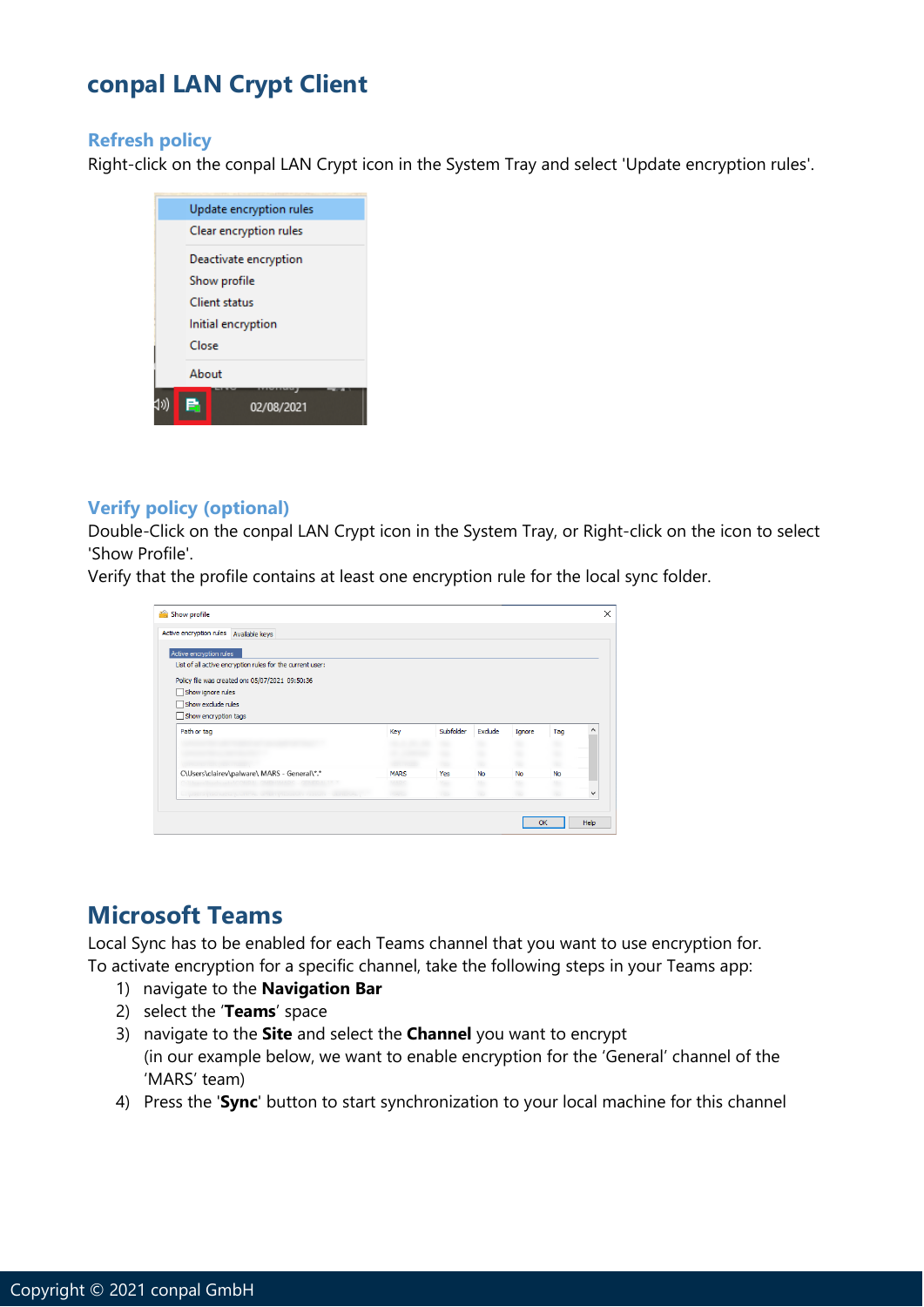|               | Q Search         |          |                                                                                           | □<br>$\cdots$                 |  |
|---------------|------------------|----------|-------------------------------------------------------------------------------------------|-------------------------------|--|
| L<br>Activity | <b>Teams</b>     | Ξ        | <b>General</b> Posts Files $2 \text{ more} \times +$<br>M                                 | 7 C @                         |  |
| E<br>Chat     | Your teams       |          | $+$ New $\vee$ $\bar{\uparrow}$ Upload $\vee$ $\bar{\downarrow}$ Sync<br>$\sim$ 100 $\mu$ | $\equiv$ All Documents $\vee$ |  |
| <b>i</b> iii  | <b>MARS</b><br>M | $\cdots$ | Documents $\sum$ General                                                                  |                               |  |
| Teams         | General          |          |                                                                                           |                               |  |

Please repeat this step for every channel you want to have encrypted.

#### **Important:**

Your site has to be set up to sync with the OneDrive sync app. If you're the IT admin for your organization, see "[Let users sync SharePoint files with the new OneDrive sync app](https://docs.microsoft.com/sharepoint/let-users-use-new-onedrive-sync-client)". If you're not the IT admin, and your screens don't look like the ones in this article, see "[Sync SharePoint files with the](https://support.microsoft.com/en-us/office/sync-sharepoint-files-with-the-onedrive-sync-client-groove-exe-59b1de2b-519e-4d3a-8f45-51647cf291cd)  [OneDrive sync app \(Groove.exe\)](https://support.microsoft.com/en-us/office/sync-sharepoint-files-with-the-onedrive-sync-client-groove-exe-59b1de2b-519e-4d3a-8f45-51647cf291cd)", or else contact your IT department.

For further details please check the Microsoft documentation "[Sync SharePoint and Teams files with](https://support.microsoft.com/en-us/office/sync-sharepoint-and-teams-files-with-your-computer-6de9ede8-5b6e-4503-80b2-6190f3354a88)  your computer" [\(microsoft.com\)](https://support.microsoft.com/en-us/office/sync-sharepoint-and-teams-files-with-your-computer-6de9ede8-5b6e-4503-80b2-6190f3354a88)

### **Microsoft OneDrive**

Microsoft Teams uses Microsoft OneDrive to synchronize data between the cloud and the local machine. If you have not yet set up OneDrive on your machine, you will have to do so. Please follow the steps prompted by the software.

Once OneDrive is installed, specify the account you want to use to connect to OneDrive. Use the same account you use in Teams.



Note: This dialog is only shown if OneDrive has not been set up and configured on your machine yet.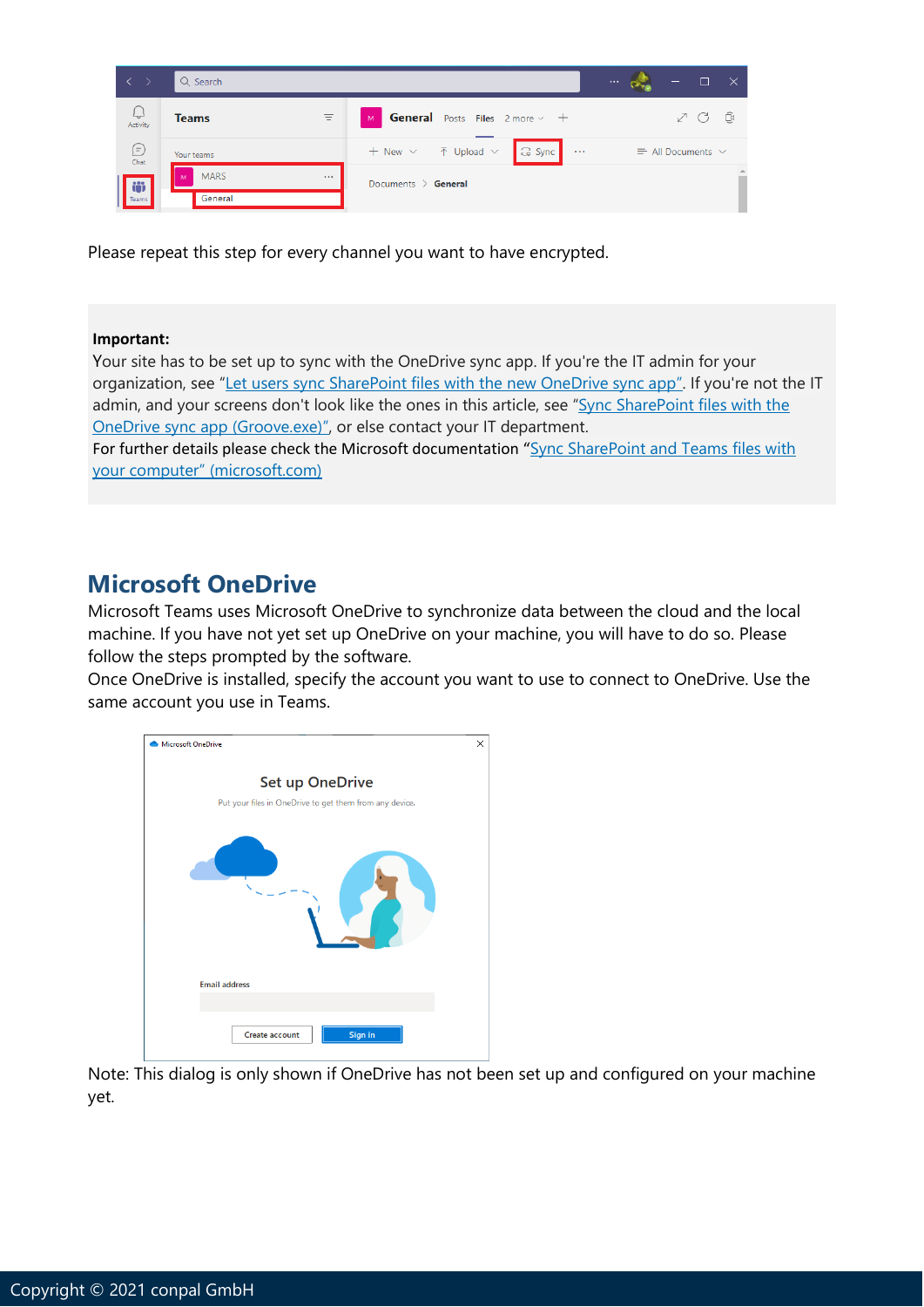Next, specify the location of the local sync folder. Please make sure that you use the same folder as specified by our Admin in your conpal LAN Crypt profile.

| <b>Microsoft OneDrive</b>                                                                                      | × |
|----------------------------------------------------------------------------------------------------------------|---|
| <b>Your OneDrive folder</b>                                                                                    |   |
| Add files to your OneDrive folder so you can access them from other devices and still<br>have them on this PC. |   |
| $-$ 0 $\rightarrow$                                                                                            |   |
| Your Palware folder is here<br>C:\Users\clairev\palware\MARS - General                                         |   |
| <b>Change location</b><br><b>Next</b>                                                                          |   |

Follow the wizard and you'll soon be ready to go.

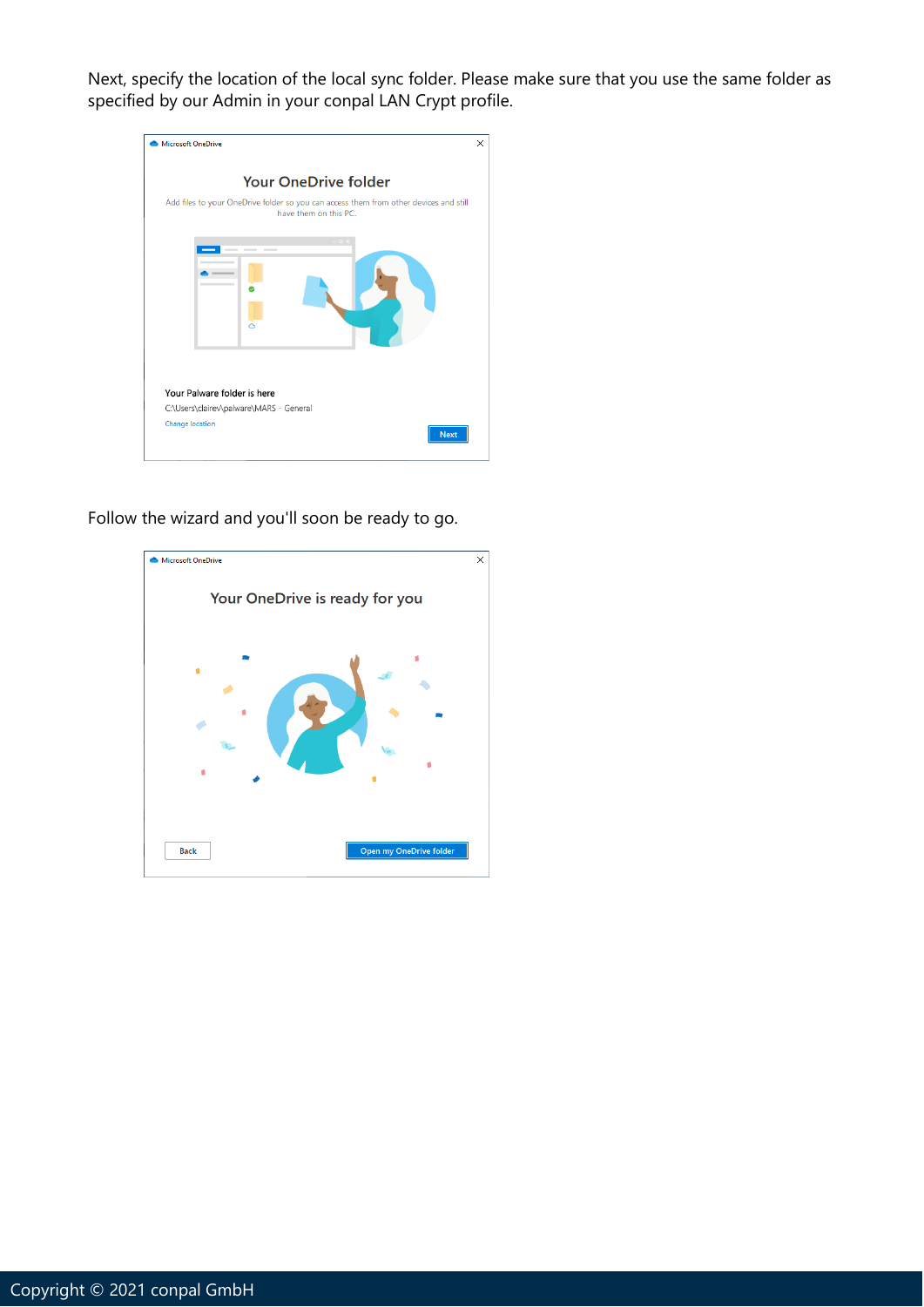#### **File Explorer sync status**

Almost there! Teams is now connected to OneDrive and OneDrive has a connection to your local sync folder. You should now check whether your files have been synced. To do so, navigate to the sync folder in File Explorer. The 'Cloud' symbol next to a file entry indicates that the file is only available in the cloud, and thus isn't synchronized.



#### **Trigger Sync / Always keep on this device**

You need to trigger the synchronization to get the files downloaded to your local machine. In Windows Explorer, select the top-level folder you work with, open its context menu by rightclicking on it, and select '**Always keep on this device.**'

| View                       |  |
|----------------------------|--|
| Sort by                    |  |
| Group by                   |  |
| Refresh                    |  |
| Customize this folder      |  |
| Paste                      |  |
| Paste shortcut             |  |
| View online                |  |
| Settings                   |  |
| Always keep on this device |  |
| Free up space              |  |
| Give access to             |  |
| New                        |  |
| Properties                 |  |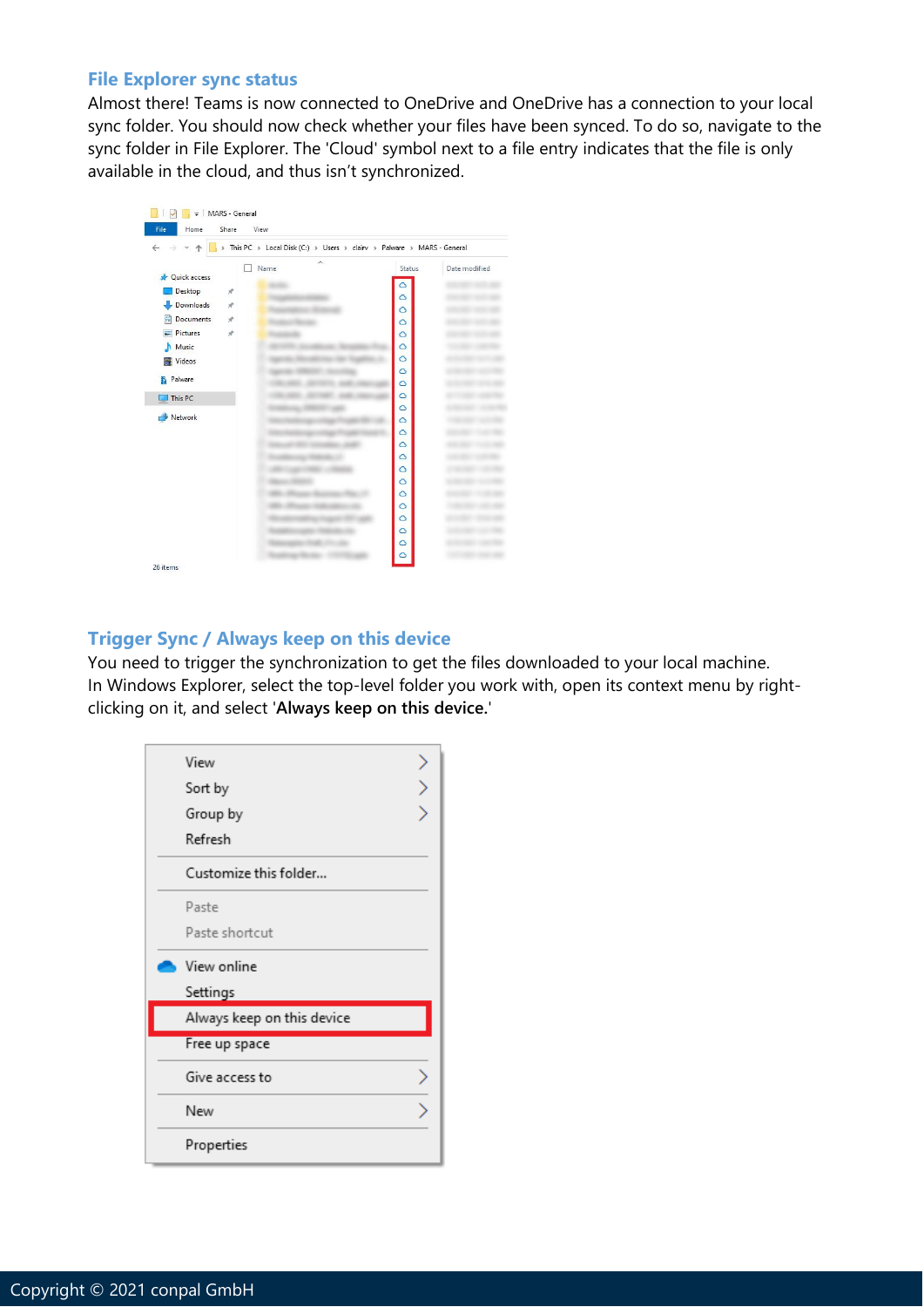This triggers the initial synchronization. A green checkmark next to a file indicates that the synchronization is complete and the file has been downloaded to your machine.



#### **Done!**

Congratulations! You have just enabled file encryption for Microsoft Teams. It wasn't that hard, was it?

You can now open and edit documents locally using your favorite productivity apps. As for any files protected by conpal LAN Crypt, any changes you make on your local device are automatically encrypted and stored.